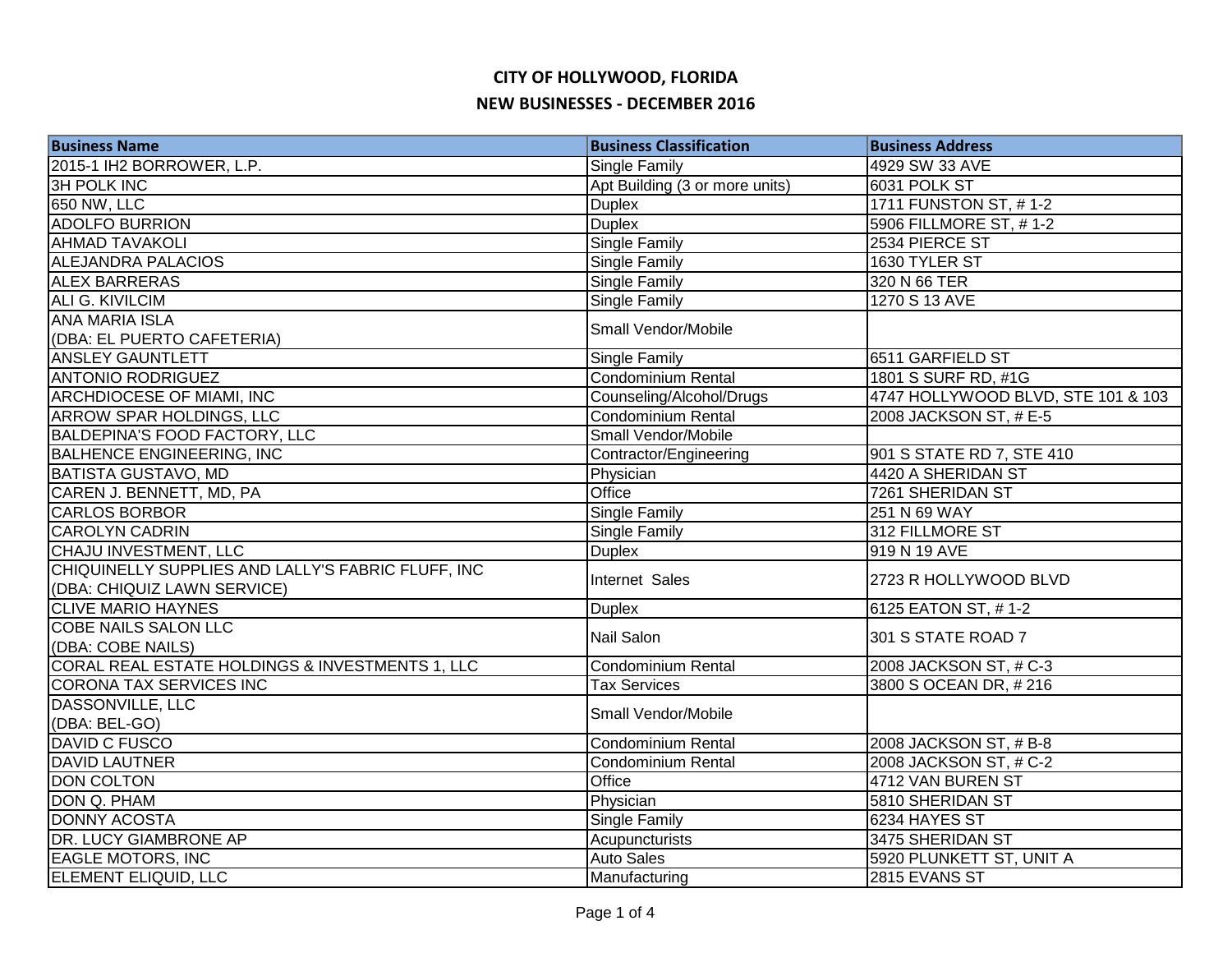| <b>Business Name</b>                                          | <b>Business Classification</b> | <b>Business Address</b>        |
|---------------------------------------------------------------|--------------------------------|--------------------------------|
| <b>ELIAS NOHRA</b>                                            | Apt Building (3 or more units) | 1632 MAYO ST, #1-4             |
| ELITE COASTAL PROPERTIES, LLC                                 | <b>Broker/Real Estate</b>      | 1840 RADIUS DR                 |
| EMBRAER EXECUTIVE JET SERVICES, LLC                           | <b>Repair/Aircraft Parts</b>   | 4049 SW 30 AVE                 |
| <b>EMICAC, LLC</b>                                            | <b>Duplex</b>                  | 1930 RODMAN ST                 |
| ENTERPRISE LEASING COMPANY OF FLORIDA, LLC                    | Car/Truck Lease/Rental         | 3250 S OCEAN DR                |
| <b>FASHION FRIES CORP</b>                                     | Small Vendor/Mobile            |                                |
| (DBA: TOP FRIES)<br>FLETCHER 1750, LLC                        | Apt Building (3 or more units) | 1750 FLETCHER ST, #1-4         |
| <b>FRANCISCO J PALAU</b>                                      | Condominium Rental             | 3601 MONROE ST, #102           |
| FRANK C ALARIO, MD                                            | Physician                      | 4420 SHERIDAN ST, STE C        |
| HANOY HOLDINGS ONE, INC                                       | <b>Commercial Rental Units</b> | 1940 HARRISON ST               |
| HAUSMANN DEVELOPMENT GROUP, LLC                               | <b>Commercial Rental Units</b> | 2719 HOLLYWOOD BLVD            |
| HEWN STONE FOUNDATION, INC                                    | <b>Cabinet Maker</b>           | 2431 THOMAS ST                 |
| HOLLYWOOD BIKES ELECTIC BICYCLE SHOP, LLC                     |                                | 101 N OCEAN DR, #110           |
|                                                               | <b>Bicycle Shop</b>            |                                |
| <b>HONG KEVIN VAN</b><br>HUMARA SON ENTERPRISES INC           | <b>Single Family</b>           | 2630 N 74 AVE                  |
| (DBA: 5 STAR FOOD MART)                                       | Gas/Convenience Store          | 7039 TAFT ST                   |
| IH3 PROPERTY FLORIDA, L.P.                                    | Single Family                  | 3265 SW 51 ST                  |
| IH3 PROPERTY FLORIDA, L.P.                                    | <b>Single Family</b>           | 4928 SW 33 AVE                 |
| IH4 PROPERTY FLORIDA, L.P.                                    | Single Family                  | 4965 SW 34 TER                 |
| IH4 PROPERTY FLORIDA, L.P.                                    | <b>Single Family</b>           | 3311 SW 49 ST                  |
| IH4 PROPERTY FLORIDA, L.P.                                    | <b>Single Family</b>           | 4912 SW 32 WAY                 |
| IH5 PROPERTY FLORIDA, L.P.                                    | Single Family                  | 4968 SW 33 AVE                 |
| IH5 PROPERTY FLORIDA, L.P.                                    | Single Family                  | 3448 SW 51 ST                  |
| J/S RESTAURANT AND LOUNGE, INC.<br>(DBA: LARRY'S J.S. LOUNGE) | Restaurant/Bar                 | 5701 JOHNSON ST                |
| <b>JAMES C LYONS</b>                                          | Dentist/Orthodontist           | 117 S 21 AVE                   |
| <b>JAMES C LYONS</b>                                          | Office                         | 117 S 21 AVE                   |
| JOHNSON STREET PROPERTIES II, LLC                             | <b>Condominium Rental</b>      | 2314 JOHNSON ST, #5A           |
| JORGE RODRIGUEZ GOMEZ                                         |                                |                                |
| (DBA: J & P GOURMET BITES)                                    | <b>Retail Store/Stock</b>      | 1940 N 30 RD, BAY # 111        |
| <b>JULIA H THOMAS, LLC</b>                                    | Acupuncturists                 | 2632 HOLLYWOOD BLVD, STE 204-A |
| (DBA: POM WELLNESS CENTERS)                                   |                                |                                |
| <b>JULIO CASTILLO</b>                                         | Single Family                  | 2542 WILSON ST                 |
| <b>KARMITH KRESPY OZIEL</b>                                   | Single Family                  | 6313 HAYES ST                  |
| <b>KT1009, LLC</b>                                            | <b>Duplex</b>                  | 2425 PIERCE ST                 |
| <b>KWUN YAM, LLC</b><br>(DBA: ASHLEY HAIR AND NAILS)          | <b>Beauty Parlor</b>           | 4747 HOLLYWOOD BLVD            |
|                                                               |                                |                                |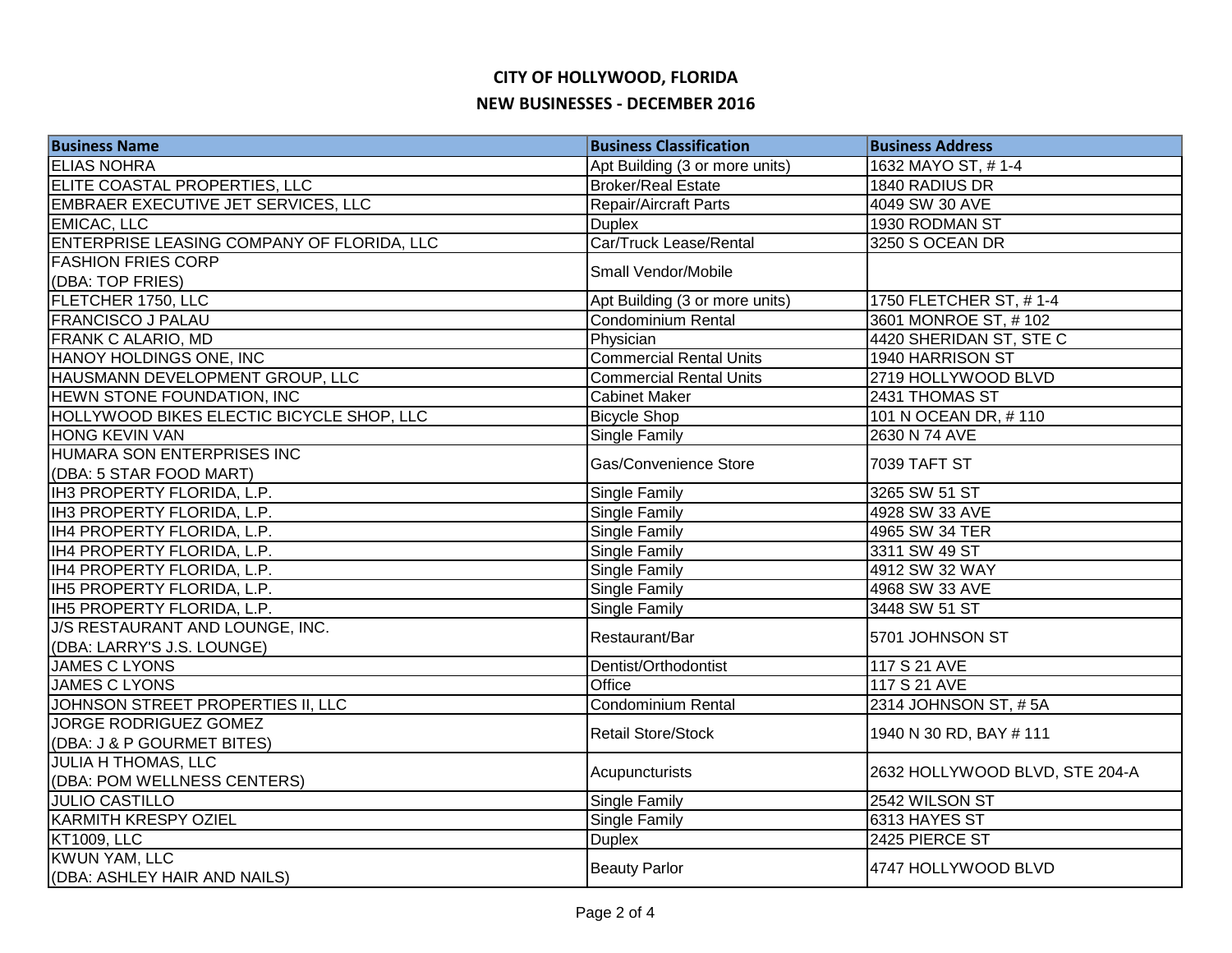| <b>Business Name</b>                                   | <b>Business Classification</b>   | <b>Business Address</b>      |
|--------------------------------------------------------|----------------------------------|------------------------------|
| L & F AUTO SALES, CORP                                 | <b>Auto Sales</b>                | 5746 PLUNKETT ST, UNIT 1     |
| <b>LARISA SCHULZ</b>                                   | Condominium Rental               | 2008 JACKSON ST, # E-4       |
| <b>LINH NGUYEN</b>                                     | <b>Duplex</b>                    | 700-708 N 58 AVE             |
| LIN-ROSE CUSTOM FURNITURE, INC                         | Manufacturing                    | 3812 N 29 AVE                |
| LOAN FORGIVENESS ENROLLMENT CENTER, CORP.              | Office                           | 2719 POLK ST, #7             |
| LOS TRES MOSQUETEROS, LLC                              | Apt Building (3 or more units)   | 530 N 62 AVE, #1-6           |
| <b>LUIS E PABON</b>                                    | <b>Single Family</b>             | 1600 POLK ST                 |
| <b>MARCIA SILLS, MD</b>                                | Physician                        | 6030 HOLLYWOOD BLVD, STE 250 |
| MARIA E. REYES                                         | Single Family                    | 2440 N 62 AVE                |
| <b>MARIA E. REYES</b>                                  | Single Family                    | 1321 N 70 TER                |
| MARISOL ALBUERNE, MD                                   | Physician                        | 4420 A SHERIDAN ST           |
| <b>MAUCAR USA, LLC</b>                                 | Grocery/Convenience Store        | 3801 S OCEAN DR              |
| (DBA: ENJOY CAFE)                                      |                                  |                              |
| MICHAEL WHITE                                          | Chiropractor/Chiropodist         | 6030 HOLLYWOOD BLVD, STE 250 |
| <b>MILLICENT GAUNTLETT</b>                             | Single Family                    | 6510 GARFIELD ST             |
| MON CHERI HAIR DESIGN, LLC                             | <b>Beauty Parlor</b>             | 2700 N 29 AVE, STE # 218A    |
| MY HEALTH SYSTEMS, LLC                                 | <b>Distribution Office</b>       | 1918 SHERIDAN ST, APT A      |
| (DBA: DENTAGROUP USA)                                  |                                  |                              |
| NEEDA PITA, INC                                        | Small Vendor/Mobile              |                              |
| <b>NOALIN ENTERPRISES, LLC</b>                         | Single Family                    | 6450 COOLIDGE ST             |
| NOHRA RESIDENTIAL GROUP, LLC                           | Apt Building (3 or more units)   | 2700 JOHNSON ST              |
| OC ESTATE AND ELDER LAW, P.A.                          | Office                           | 4601 SHERIDAN ST, STE 311    |
| <b>OLIPILI, LLC</b>                                    | <b>Condominium Rental</b>        | 2008 JACKSON ST, # E-8       |
| <b>OLSAK GROUP, LLC</b>                                | Single Family                    | 2023 WILEY ST                |
| OMNI TRINITY CHIROPRACTIC CARE, LLC                    | Chiropractor/Chiropodist         | 2500 HOLLYWOOD BLVD, STE 206 |
| (DBA: ORIENTALOS VOLMAR)                               |                                  |                              |
| OORT BUSINESS DEVELOPMENT, LLC                         | Office                           | 2901 SIMMS ST, STE 1/2       |
| OSCO FOOD SERVICES, LLC                                | Restaurant/Bar                   | 1948 HOLLYWOOD BLVD          |
| (DBA: LA DOCTA EMPANADAS, PASTAS & MORE)               |                                  |                              |
| PANDA EXPRESS, INC                                     | Restaurant/Bar                   | 5860 HOLLYWOOD BLVD          |
| (DBA: PANDA EXPRESS)                                   |                                  |                              |
| PANIC ZONE, LLC                                        | Entertainment & Vending Machines | 5450 S STATE ROAD 7, STE 32  |
| PATRICIA M SHELANDER REV LIV TR, SHELANDER, PATRICIA M | <b>Condominium Rental</b>        | 400 N SURF RD, #603          |
| <b>TRUSTEE</b>                                         |                                  |                              |
| PAUL JOSEPH GAMBINO, MD                                | Physician                        | 4420 SHERIDAN ST, STE C      |
| PETERSON & PETRESCU ASSOC., LLC                        | Opticians                        | 4401 SHERIDAN ST             |
| (DBA: LUX OPTICA BY VIO)                               |                                  |                              |
| RANB HOLDINGS, LLC                                     | <b>Duplex</b>                    | 5738 GARFIELD ST             |